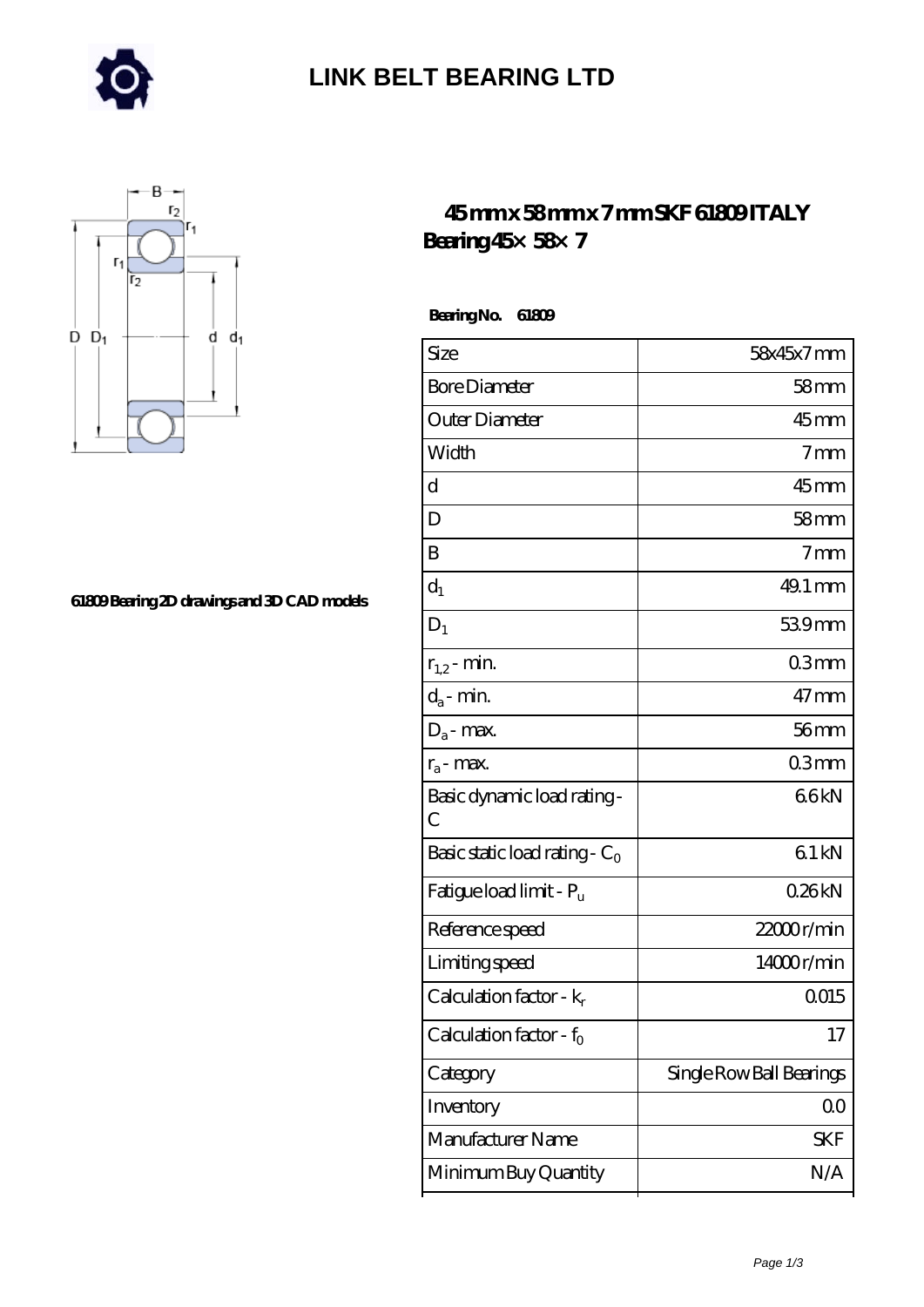

# **[LINK BELT BEARING LTD](https://merionartblog.com)**

| Weight/Kilogram                    | 0047                                                                                                                                                                         |
|------------------------------------|------------------------------------------------------------------------------------------------------------------------------------------------------------------------------|
| Product Group                      | <b>BOO3O8</b>                                                                                                                                                                |
| Enclosure                          | Open                                                                                                                                                                         |
| Precision Class                    | ABEC 1   ISO PO                                                                                                                                                              |
| Maximum Capacity / Filling<br>Slot | No                                                                                                                                                                           |
| Rolling Element                    | <b>Ball Bearing</b>                                                                                                                                                          |
| Snap Ring                          | No                                                                                                                                                                           |
| <b>Internal Special Features</b>   | No                                                                                                                                                                           |
| Cage Material                      | Steel                                                                                                                                                                        |
| Internal Clearance                 | CO-Medium                                                                                                                                                                    |
| Inch - Metric                      | Metric                                                                                                                                                                       |
| Long Description                   | 45MM Bore; 58MM<br>Outside Diameter: 7MM<br>Outer Race Diameter;<br>Open; Ball Bearing; ABEC 1<br>  ISO PQ No Filling Slot; No<br>Snap Ring, No Internal<br>Special Features |
| Category                           | Single Row Ball Bearing                                                                                                                                                      |
| <b>UNSPSC</b>                      | 31171504                                                                                                                                                                     |
| Harmonized Tariff Code             | 8482105068                                                                                                                                                                   |
| Noun                               | Bearing                                                                                                                                                                      |
| Keyword String                     | Ball                                                                                                                                                                         |
| Manufacturer URL                   | http://www.skf.com                                                                                                                                                           |
| Manufacturer Item Number           | 61809J                                                                                                                                                                       |
| Weight/LBS                         | Q <sub>1</sub>                                                                                                                                                               |
| Bore                               | 1.772 Inch   45 Millimeter                                                                                                                                                   |
| Outside Diameter                   | 2.283Inch   58Millimeter                                                                                                                                                     |
| Outer Race Width                   | 0.276Inch   7 Millimeter                                                                                                                                                     |
| bore diameter:                     | $45$ <sub>mm</sub>                                                                                                                                                           |
| static load capacity.              | 61 kN                                                                                                                                                                        |
|                                    |                                                                                                                                                                              |
| outside diameter:                  | 58mm                                                                                                                                                                         |